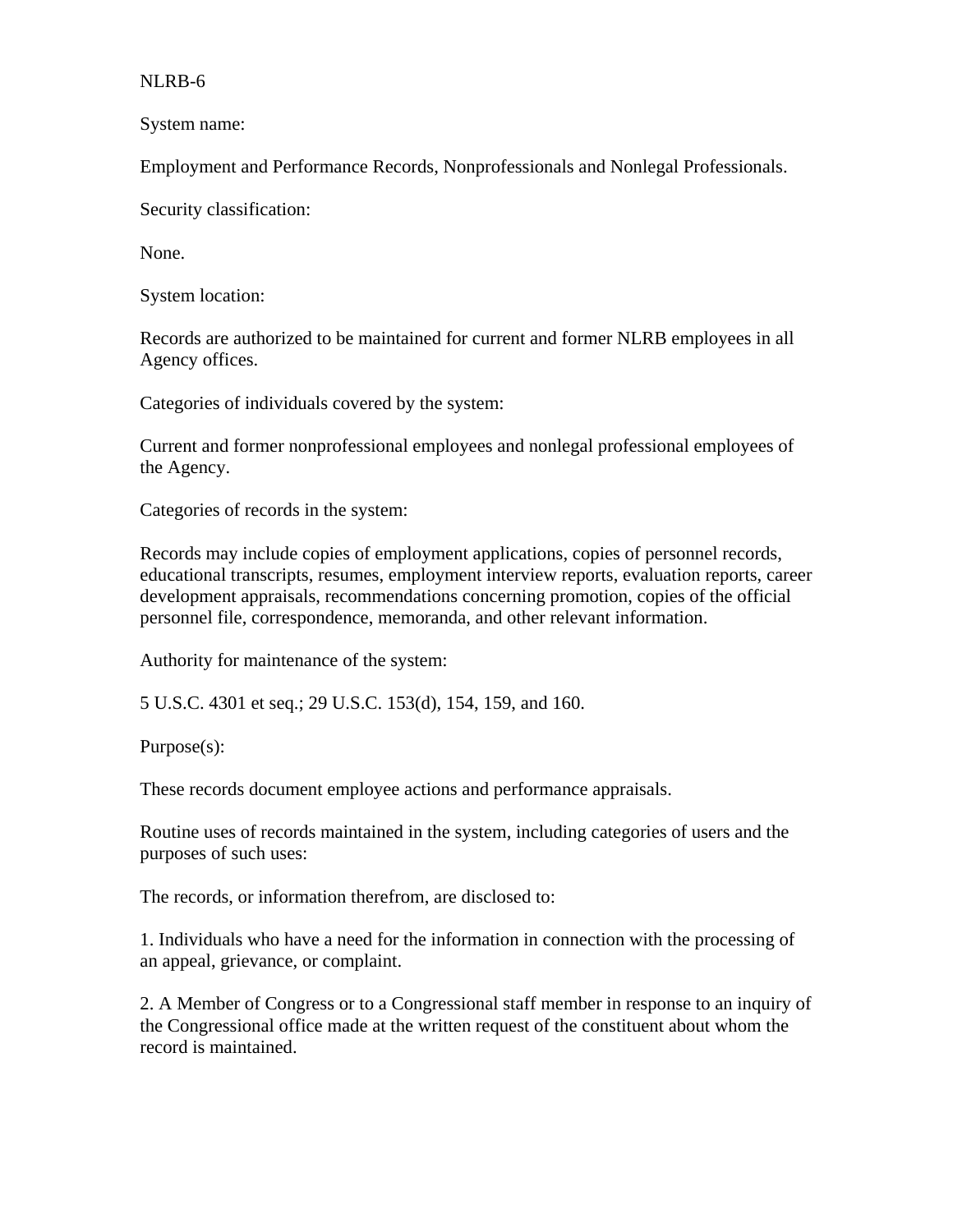3. Officials of labor organizations recognized under 5 U.S.C. Chapter 71, when disclosure is not prohibited by law; and the data is normally maintained by the Agency in the regular course of business and is reasonably available and necessary for full and proper discussion, understanding and negotiation of subjects within the scope of collective bargaining. The foregoing shall have the identical meaning as 5 U.S.C. 7114(b)(4) as interpreted by the FLRA and the courts.

4. An arbitrator to resolve disputes under a negotiated grievance arbitration procedure.

5. Other agencies, offices, establishments, and authorities, whether Federal, State, or local, authorized or charged with the responsibility to investigate, litigate, prosecute, enforce, or implement a statute, rule, regulation, or order, where the record or information, by itself or in connection with other records or Information, indicates a violation or potential violation of law, whether criminal, civil, administrative, or regulatory in nature, and whether arising by general statute or particular program statute, or by regulation, rule, or order issued pursuant thereto.

6. The Department of Justice for use in litigation when either:

(a) The NLRB or any component thereof; (b) any employee of the NLRB in his or her official capacity; (c) any employee of the NLRB in his or her individual capacity where the Department of Justice has agreed to represent the employee; or (d) the United States Government where the NLRB determines that litigation is likely to affect the NLRB or any of its components, is a party to litigation or has an interest in such litigation, and the use of such records by the Department of Justice is deemed by the NLRB to be relevant and necessary to the litigation, provided that in each case the Agency determines that disclosure of the records to the Department of Justice is a use of the information contained in the records that is compatible with the purpose for which the records were collected.

7. A court, magistrate, administrative tribunal, or other adjudicatory body in the course of presenting evidence or argument, including disclosure to opposing counsel or witnesses in the course of civil discovery, litigation, or settlement negotiations, or in connection with criminal law proceedings, when: (a) the NLRB or any component thereof; or (b) any employee of the NLRB in his or her official capacity; or (c) any employee of the NLRB in his or her individual capacity, where the NLRB has agreed to represent the employee; or (d) the United States Government, is a party to litigation or has interest in such litigation, and determines that such disclosure is relevant and necessary to the litigation and that the use of such records is therefore deemed by the Agency to be for a purpose that is compatible with the purpose for which the records were collected.

Disclosure to consumer reporting agencies:

None.

Policies and practices for storing, retrieving, accessing, retaining and disposing of records in the system: